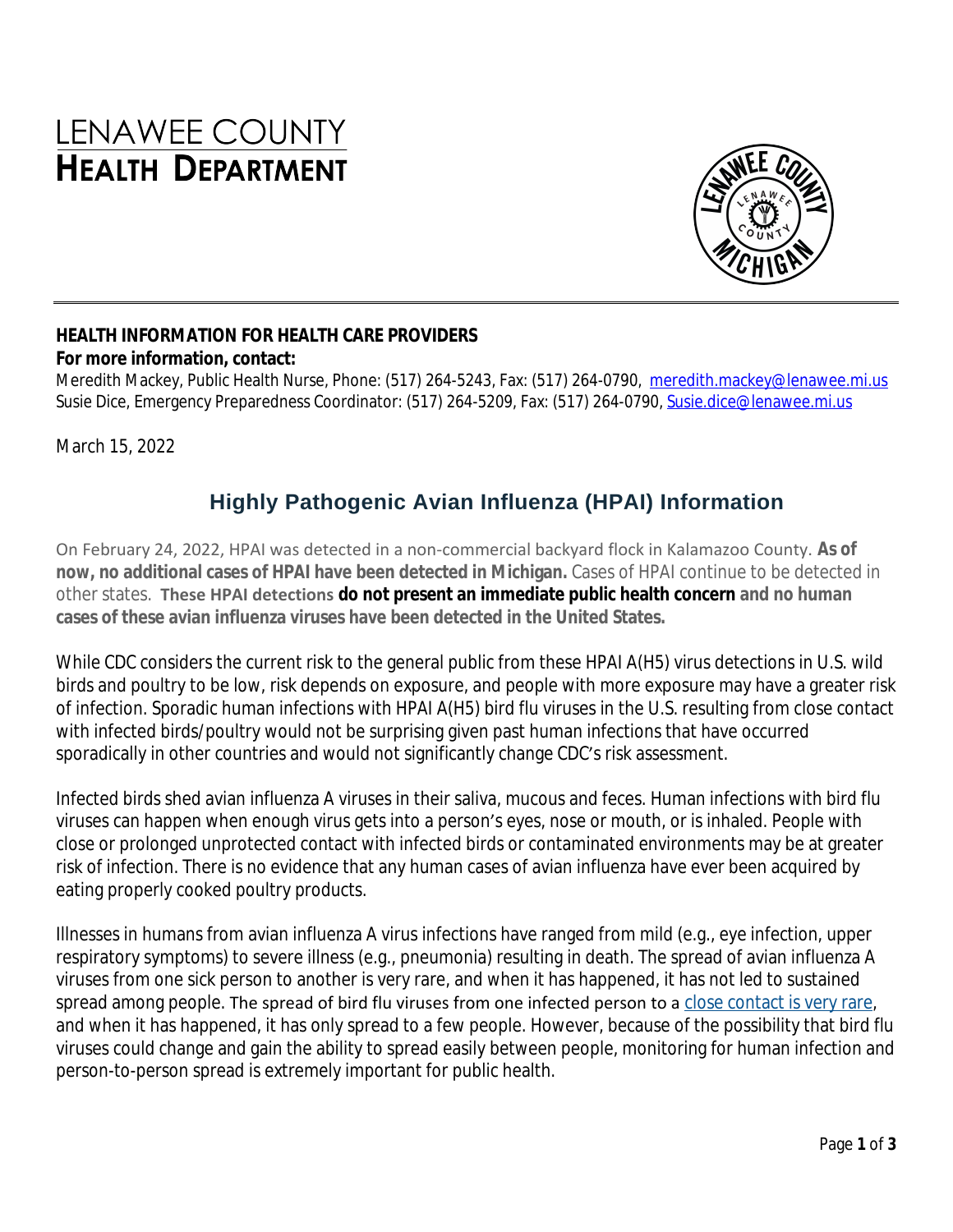Poultry owners and caretakers should watch for unusual deaths, a drop in egg production, a significant decrease in water consumption, or an increase in sick birds. If avian influenza is **suspected**, contact MDARD **immediately** at 800-292-3939 (daytime) or 517-373-0440 (after-hours). [https://www.michigan.gov/mdard/about/media/pressreleases/2022/02/24/highly-pathogenic-avian](https://www.michigan.gov/mdard/about/media/pressreleases/2022/02/24/highly-pathogenic-avian-influenza-detected-in-michigan-backyard-flock)influenza-detected-in-michigan-backyard-flock

Recommendations for Surveillance, Testing, and Investigation. Clinicians should consider the following for surveillance and testing:

### **People at greatest risk for potential exposure are those who have been in contact with birds from commercial or backyard flocks that have tested positive for an avian influenza A/H5 virus.**

1. Consider the possibility of infection with novel influenza A viruses with the potential to cause severe disease in humans in patients who present with influenza-like illness (ILI) or acute respiratory infection (ARI) [symptoms.](https://www.cdc.gov/flu/avianflu/avian-in-humans.htm#"symptoms") The reported signs and symptoms of bird flu virus infections in humans have ranged from no symptoms or mild illness [such as eye redness (conjunctivitis) or mild flu-like upper respiratory symptoms], to severe (such as pneumonia requiring hospitalization) and included fever (temperature of 100ºF [37.8ºC] or greater) or feeling feverish (fever may not always be present), cough, sore throat, runny or stuff nose, muscle or body aches, headaches, fatigue, and shortness of breath or difficulty breathing. Less common signs and symptoms include diarrhea, nausea, vomiting, or seizures.

**AND** who have had recent direct or close contact (**particularly unprotected exposure, e.g., without use of respiratory protection and eye protection)<sup>1</sup>** <10 days prior to illness onset to the following birds with known or suspected avian influenza A virus infection:

- 1. Domestic poultry (e.g., sick or dead chickens or turkeys)
- 2. Captive birds of prey (e.g., sick, dead, or well-appearing falcons that have had contact with wild aquatic birds)
- 3. Wild aquatic birds (e.g., sick, dead, or well-appearing ducks, geese, swans).
- 2. If infection with a novel influenza A virus with the potential to cause severe disease in humans is suspected, respiratory specimens should be collected while following recommended infection control precautions. The Michigan Department of Health and Human Services (MDHHS) should be notified at Division of Communicable Disease: 517-335-8165 (during office hours) and 517-335-9030 (after hours) as soon as possible, and respiratory specimens should be sent to the state health department for immediate testing. Please also contact the local health department in the county in which the patient lives.

<sup>1</sup> Exposure, especially unprotected exposure (e.g., without use of respiratory protection and eye protection) may include: direct contact with birds (e.g., handling, slaughtering, defeathering, butchering, preparation for consumption); or direct contact with surfaces contaminated with feces or bird parts (carcasses, internal organs, etc.); or prolonged close exposure to birds.

 $<sup>2</sup>$  For questions or concerns about possible human infection in patients with exposures to birds not listed here, please contact CDC.</sup> Exposures that occur in geographic regions in the United States where newly detected HPAI A(H5) viruses are of most concern.